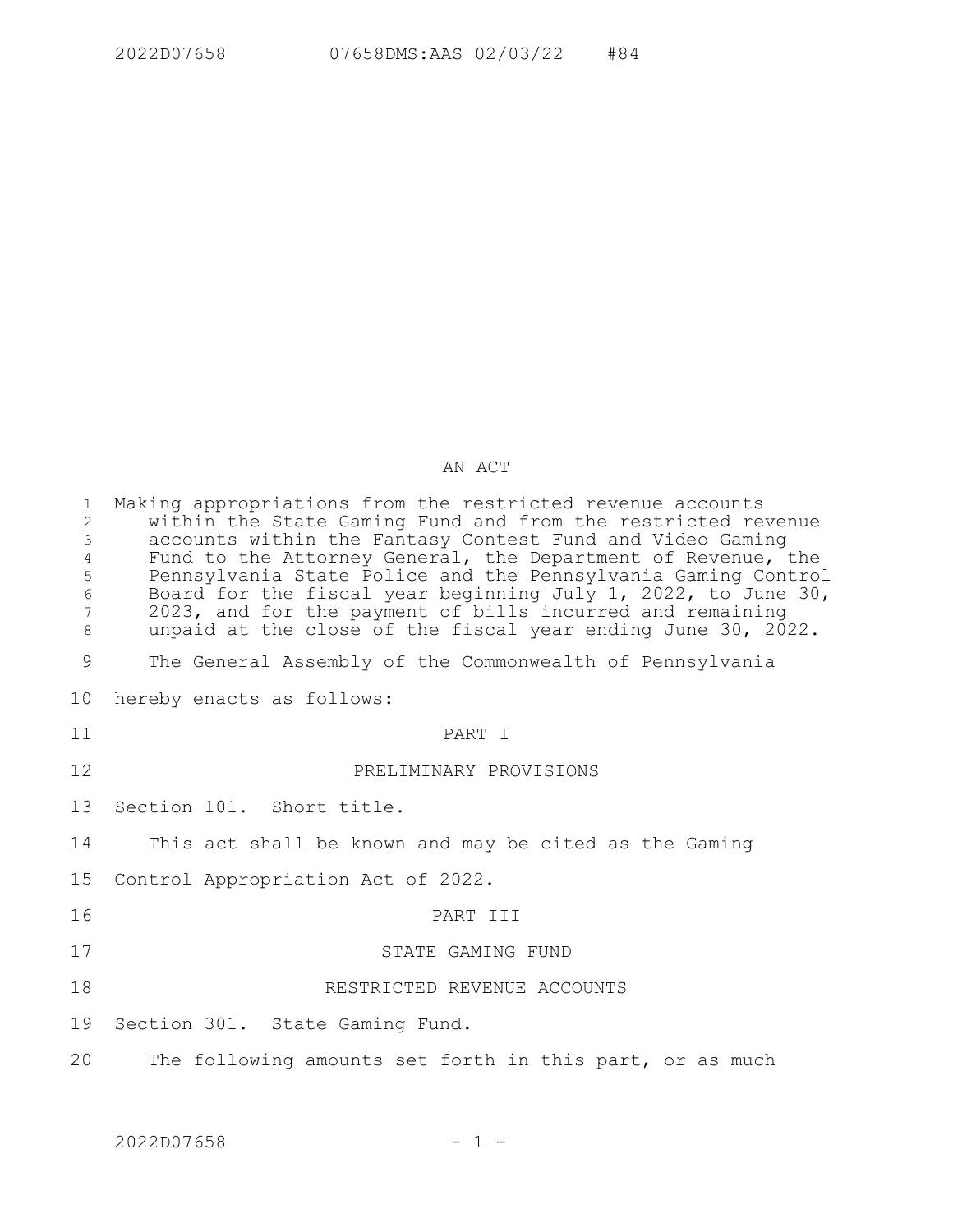thereof as may be necessary, are hereby appropriated from the State Gaming Fund restricted revenue accounts under 4 Pa.C.S. § 1401 (relating to slot machine licensee deposits) to the agencies of the Executive Department named in this part for the purposes set forth for the fiscal year beginning July 1, 2022, and for the payment of bills incurred and remaining unpaid at the close of the fiscal year ending June 30, 2022. Section 302. Attorney General. The following amounts are appropriated to the Attorney General: For salaries, wages and all necessary expenses of the Attorney General related to 4 Pa.C.S. Pt. II (relating to gaming). State appropriation............. 1,405,000 Section 303. Department of Revenue. The following amounts are appropriated to the Department of Revenue: For salaries, wages and all necessary expenses of the Department of Revenue related to 4 Pa.C.S. Pt. II (relating to gaming). State appropriation............. 6,848,000 Section 304. Pennsylvania State Police. The following amounts are appropriated to the Pennsylvania State Police: For salaries, wages and all necessary expenses of the Pennsylvania State Police related to 4 Pa.C.S. Pt. II (relating to gaming). State appropriation............. 35,665,000 Section 305. Pennsylvania Gaming Control Board. The following amounts are appropriated to the 1 2 3 4 5 6 7 8 9 10 11 12 13 14 15 16 17 18 19 20 21 22 23 24 25 26 27 28 29 30

 $2022D07658$  - 2 -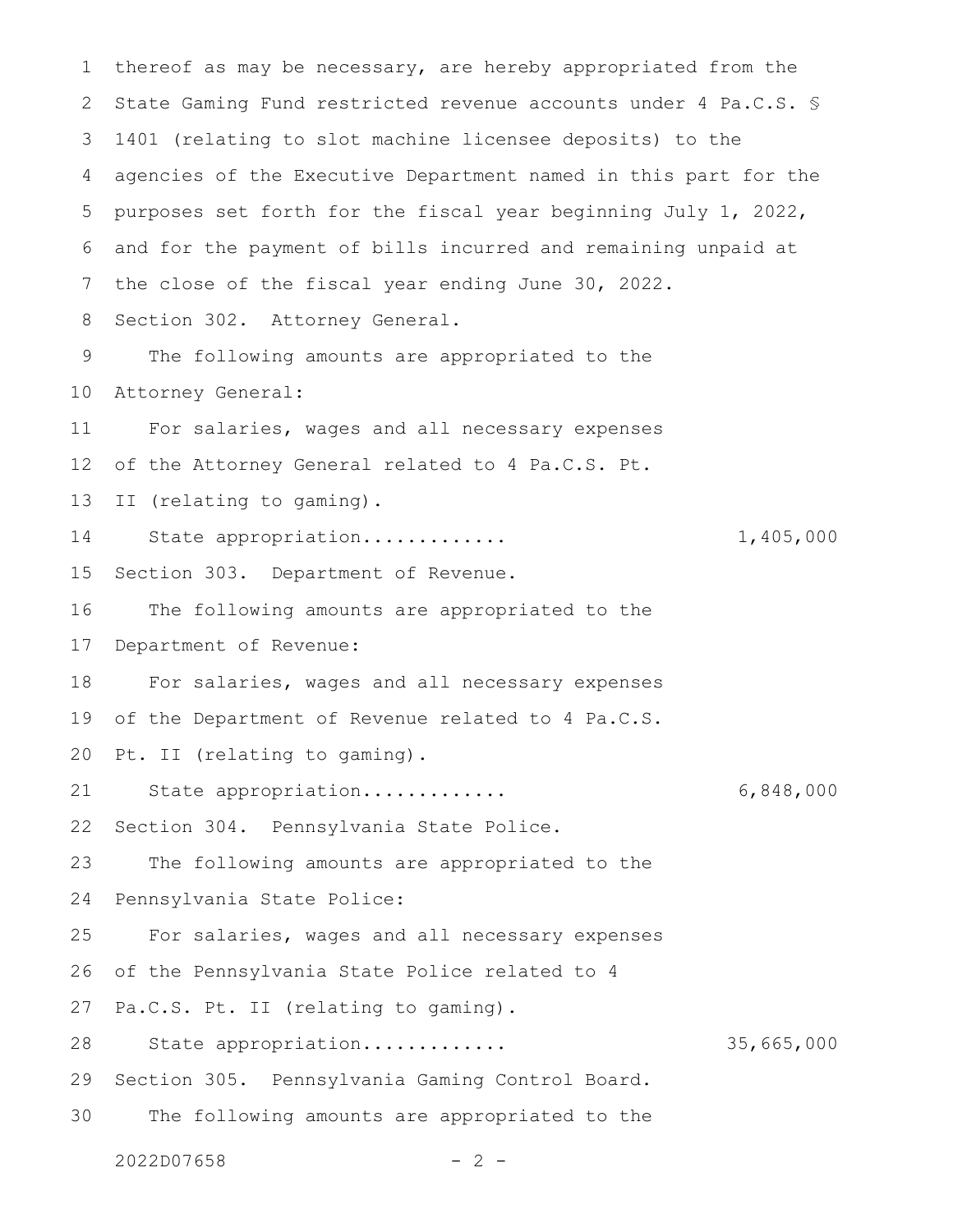Pennsylvania Gaming Control Board: For salaries, wages and all necessary expenses for the proper operation and administration of the Pennsylvania Gaming Control Board. This appropriation includes \$7,700,000 from the restricted revenue account established in the State Gaming Fund for fees and other revenues collected by the board. State appropriation............. 48,189,000 PART V FANTASY CONTEST FUND RESTRICTED REVENUE ACCOUNTS Section 501. Fantasy Contest Fund. The following amounts set forth in this part, or as much thereof as may be necessary, are hereby appropriated from the Fantasy Contest Fund restricted revenue accounts under 4 Pa.C.S. § 332 (relating to licensed operator deposits) to the agencies of the Executive Department named in this part for the purposes set forth for the fiscal year beginning July 1, 2022, and for payment of bills incurred and remaining unpaid at the close of the fiscal year ending June 30, 2022. Section 502. Pennsylvania Gaming Control Board. The following amounts are appropriated to the Pennsylvania Gaming Control Board: For salaries, wages and all necessary expenses of the Pennsylvania Gaming Control Board related to 4 Pa.C.S. Pt. I (relating to amusements generally). State appropriation............. 100,000 Section 503. Department of Revenue. 1 2 3 4 5 6 7 8 9 10 11 12 13 14 15 16 17 18 19 20 21 22 23 24 25 26 27 28 29 30

2022D07658 - 3 -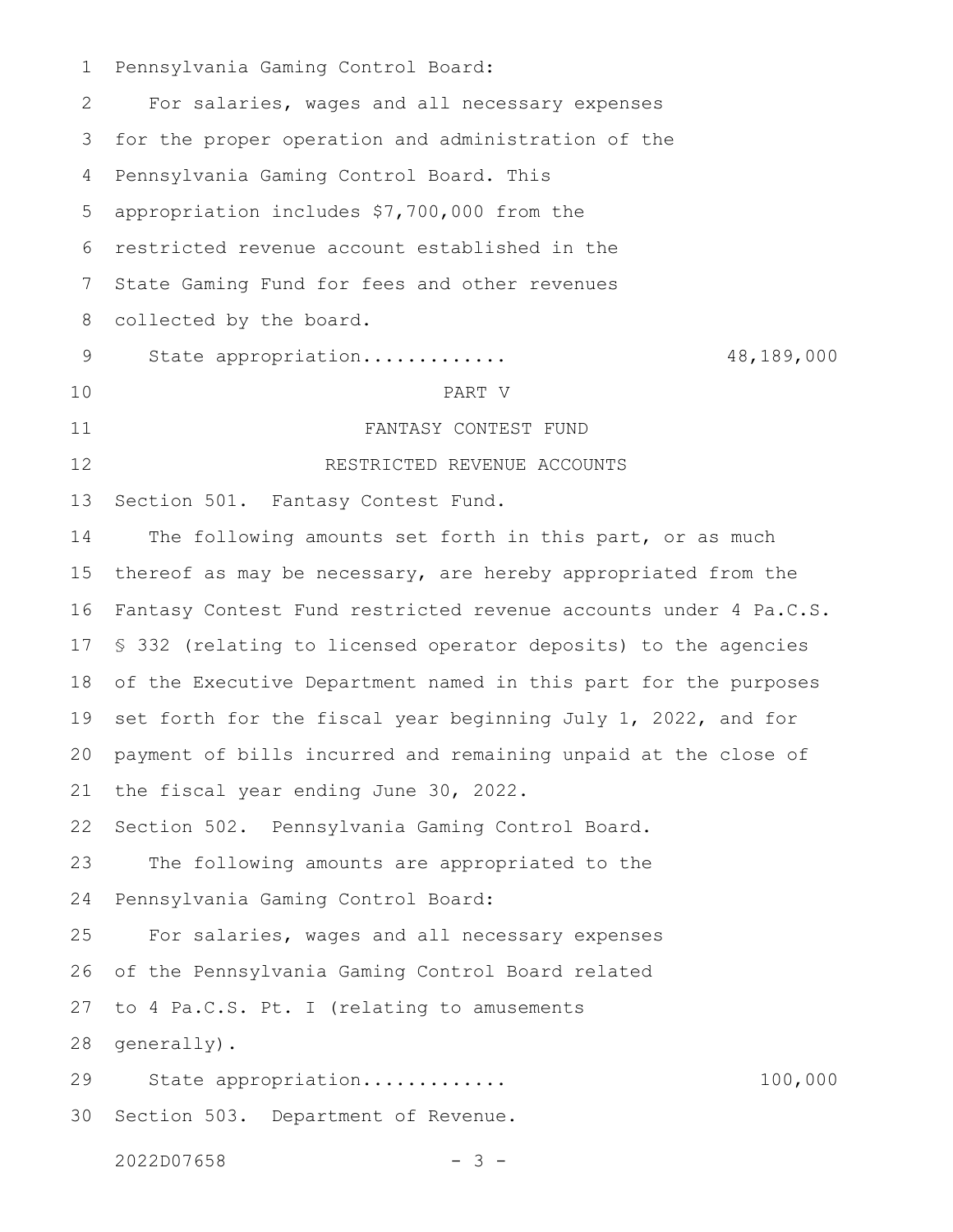The following amounts are appropriated to the Department of Revenue: For salaries, wages and all necessary expenses of the Department of Revenue related to 4 Pa.C.S. Pt. I (relating to amusements generally). State appropriation............. 418,000 PART VII VIDEO GAMING FUND RESTRICTED REVENUE ACCOUNTS Section 701. Video Gaming Fund. The following amounts set forth in this part, or as much thereof as may be necessary, are hereby appropriated from the Video Gaming Fund restricted revenue accounts under 4 Pa.C.S. § 4104 (relating to regulatory assessments) to the agencies of the Executive Department named in this part for the purposes set forth for the fiscal year beginning July 1, 2022, and for payment of bills incurred and remaining unpaid at the close of the fiscal year ending June 30, 2022. Section 702. Pennsylvania Gaming Control Board. The following amounts are appropriated to the Pennsylvania Gaming Control Board: For salaries, wages and all necessary expenses of the Pennsylvania Gaming Control Board related to 4 Pa.C.S. Pt. II (relating to gaming). State appropriation............. 475,000 Section 703. Department of Revenue. The following amounts are appropriated to the Department of Revenue: For salaries, wages and all necessary expenses of the Department of Revenue related to 4 Pa.C.S.  $2022D07658$  - 4 -1 2 3 4 5 6 7 8 9 10 11 12 13 14 15 16 17 18 19 20 21 22 23 24 25 26 27 28 29 30